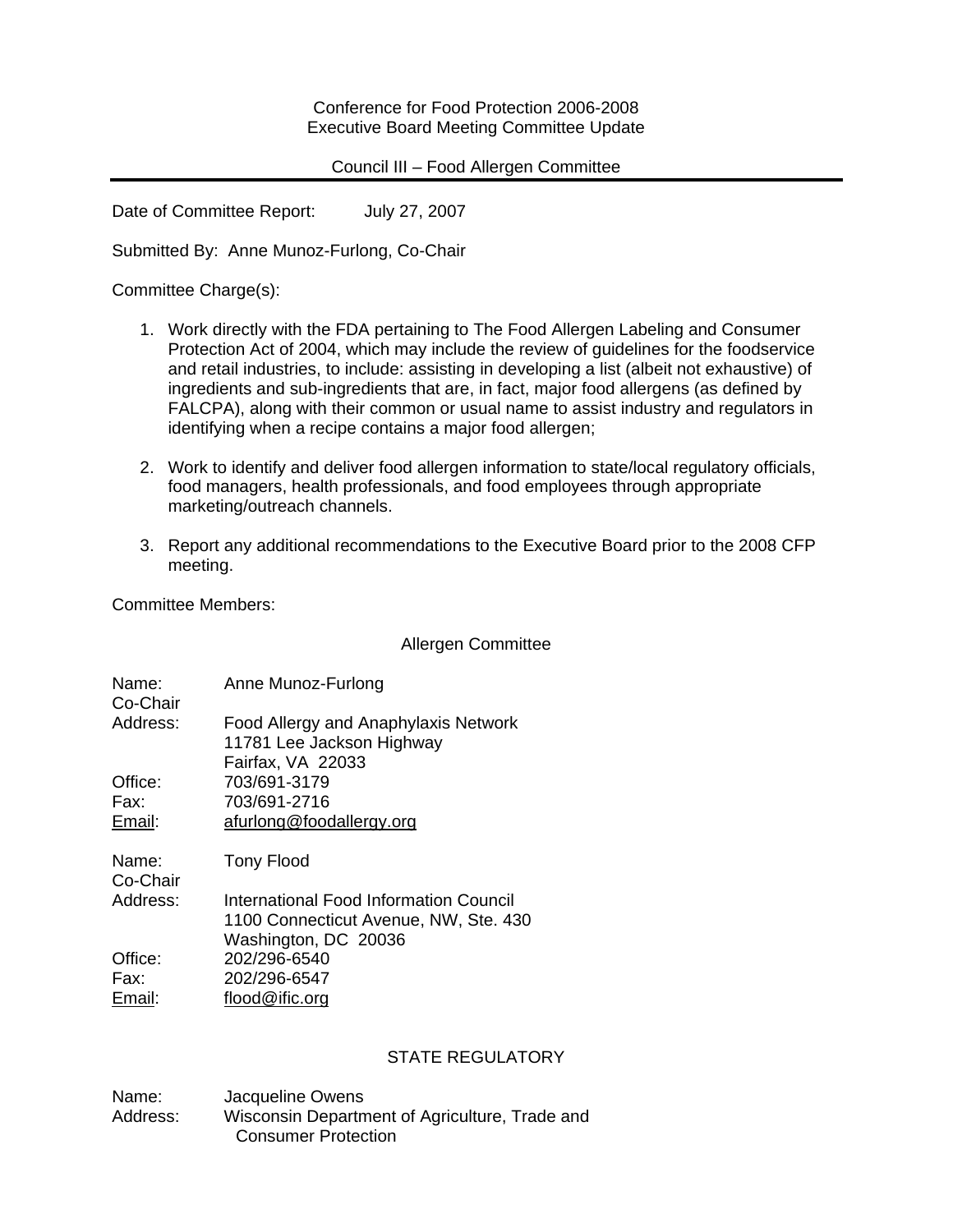| Office:<br>Fax:          | P.O. Box 8911<br>Madison, WI 53708<br>608/224-4734<br>608/224-4710                                                                               |
|--------------------------|--------------------------------------------------------------------------------------------------------------------------------------------------|
| <b>Email</b>             | Jacqueline.owens@datcp.state.wi.us                                                                                                               |
| Name:<br>Address:        | David Read<br><b>MN Department of Agriculture</b><br>635 Robert Street North<br>St. Paul, MN 55155                                               |
| Office:<br>Fax:<br>Email | 651/201-6596<br>651/201-6119<br>david.read@state.mn.us                                                                                           |
| Name:<br>Address:        | Debra Williams<br>FL Department of Agriculture and Consumer Sciences<br>3125 Conner Blvd., Room 288<br>Tallahassee, FL 32399                     |
| Office:<br>Fax:<br>Email | 850/245-5520<br>850/245-5553<br>williadk@doacs.state.fl.us                                                                                       |
|                          | <b>LOCAL REGULATORY</b>                                                                                                                          |
| Name:<br>Address:        | <b>Frances Guichard</b><br>Chicago Department of Public Health - Food<br><b>Protection Division</b><br>133 West Lexington, 2 <sup>nd</sup> Floor |
| Office:<br>Fax:<br>Email | Chicago, IL 60612<br>312/746-8035<br>312/746-8040<br>patch Francis@cdph.com                                                                      |

| Name:    | Robert Jue                              |
|----------|-----------------------------------------|
| Address: | Central District Health Department (ID) |
|          | 707 N. Armstrong Place                  |
|          | Boise, ID 83704                         |
| Office:  | 208/327-8523                            |
| Fax:     | 208/327-8553                            |
| Email    | riue@cdhd.iaho.gov                      |

# FEDERAL AGENCIES

| Greg Abel                         |
|-----------------------------------|
| U.S. Food and Drug Administration |
| 212 3rd Avenue South              |
| Minneapolis, MN 55401             |
| 612/758-7199                      |
| 612/334-4100                      |
| greg.abel@fda.hhs.gov             |
|                                   |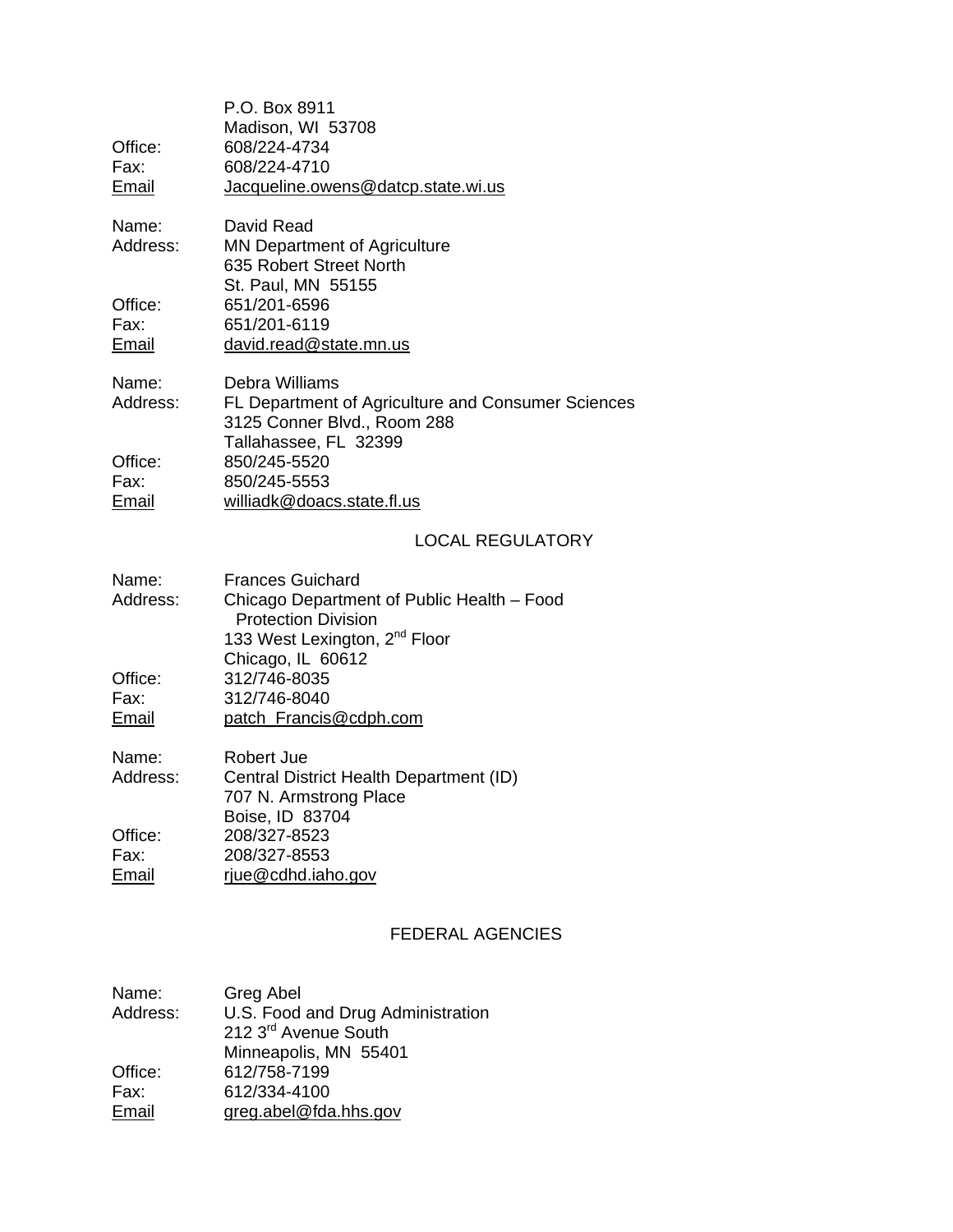Name: Robert Post<br>Address: Labeling and Labeling and Consumer Protection Staff USDA, FSIS Washington, DC Office: 202/205-0279 Fax:<br>Email:

[Robert.post@fsis.usda.gov](mailto:Robert.post@fsis.usda.gov)

- Name: Mario Seminara<br>Address: Regional Food S **Regional Food Specialist**  Food and Drug Administration HFR-SW26 6<sup>th</sup> Ave. & Kipling Street, Building 20 Denver, CO 80225<br>Office: 303/236-3026 Office: 303/236-3026 Fax:<br>Email:
- [mario.seminara@fda.hhs.gov](mailto:mario.seminara@fda.hhs.gov)

### PROFESSIONAL ASSOCIATION

| Name:    | <b>Thomas Schwarz</b>                           |
|----------|-------------------------------------------------|
| Address: | International Inflight Food Service Association |
|          | 5700 Waters Edge Landing Court                  |
|          | Burke, VA 22015                                 |
| Office:  | 703/250-5445                                    |
| Fax:     | 703/425-3591                                    |
| Email:   | tls4HACCP@aol.com                               |
|          |                                                 |

| Name:    | <b>Shelia Cohn-Weiss</b>               |
|----------|----------------------------------------|
| Address: | <b>National Restaurant Association</b> |
|          | 1200 17th Street, NW                   |
|          | Washington, DC 20036                   |
| Office:  | 202/973-3668                           |
| Fax:     | 202/973-3671                           |
| Email:   | sweiss@dineout.org                     |

## INDUSTRY - RETAIL FOOD SERVICE

| Name:    | <b>Robert Brown</b>       |
|----------|---------------------------|
| Address: | Shaw's Supermarkets, Inc. |
|          | P.O. Box 600              |
|          | E. Bridgewater, MA 02333  |
| Office:  | 508/313-3387              |
| Fax:     | 508/313-3111              |
| Email:   | Robert.brown@shaws.com    |
|          |                           |

| Name:    | Anne Cooper             |
|----------|-------------------------|
| Address: | <b>Dunkin Brands</b>    |
|          | 20605 Autumn Breeze Ct. |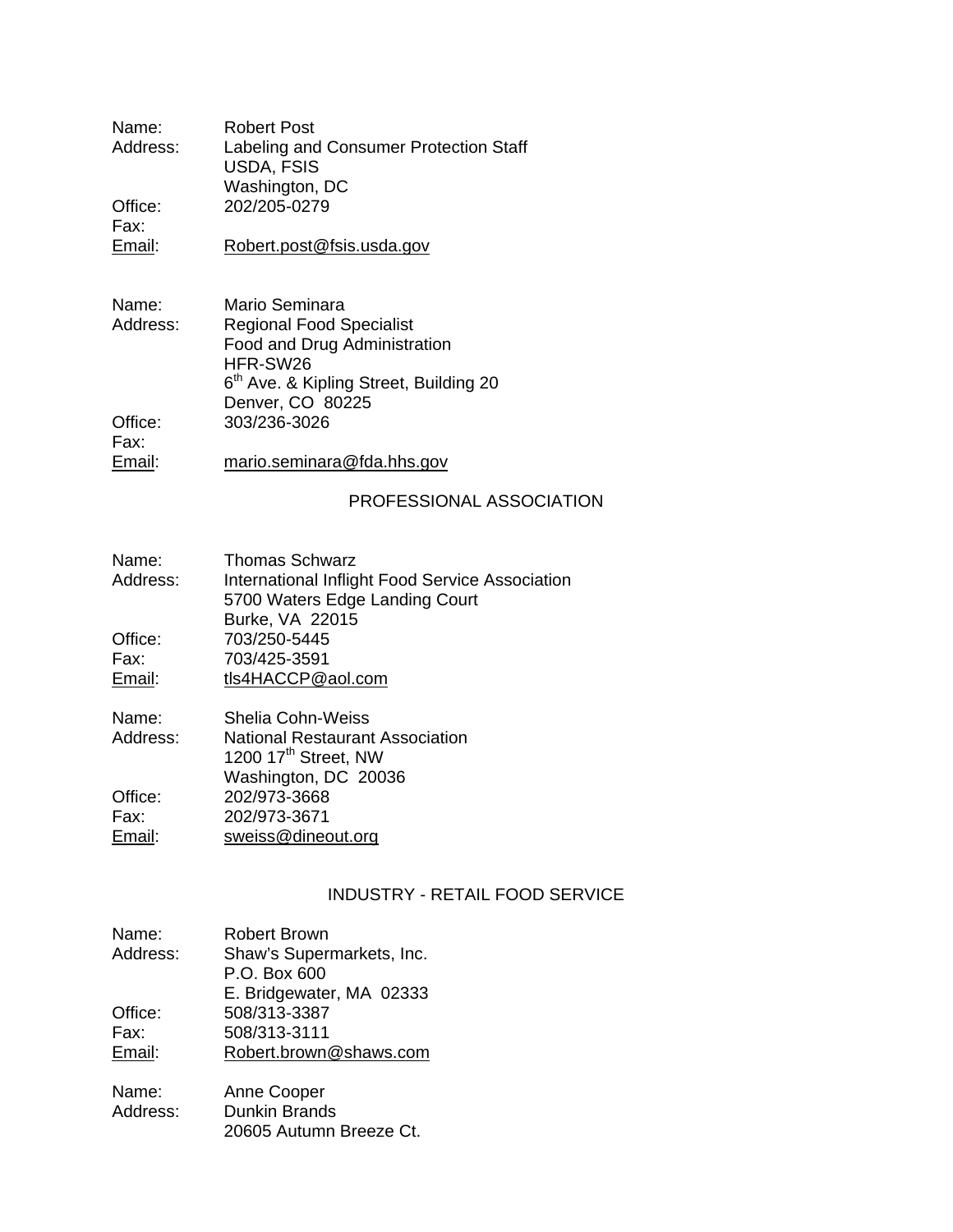| Office:<br>Fax:<br><u>Email</u> : | Cornelius, NC 28031<br>704/892-4140<br>781/737-4209<br>anne.cooper@dunkinbrands.com                        |
|-----------------------------------|------------------------------------------------------------------------------------------------------------|
| Name:<br>Address:                 | Tom Foegle<br><b>Brinker International</b><br>6700 LBJ Freeway, Ste. 3105<br>Dallas, TX 75240              |
| Office:<br>Fax:<br>Email:         | 972/770-1745<br>972/770-1759<br>tom.foegle@brinker.com                                                     |
| Name:<br>Address:                 | <b>Robert Grottenthaler</b><br><b>Titteringtons Baking Company</b><br>48 Cummings Park<br>Woburn, MA 01801 |
| Office:<br>Fax:<br><u>Email</u> : | 781/938-7600<br>781/938-7676<br>bgrotten@titteringtons.com                                                 |
| Name:<br>Address:                 | Paul Marra<br>Wegmans Food Markets, Inc.<br>1500 Brooks Avenue                                             |
| Office:<br>Fax:<br>Email:         | Rochester, NY 14603<br>585/328-2550<br>585/429-3625<br>paul.marra@wegmans.com                              |
| Name:<br>Address:                 | <b>Charles McGuffey</b><br>7-Eleven, Inc.<br>2711 N. Haskell Avenue, Tech Center B-1                       |
| Office:<br>Fax:<br><u>Email</u> : | Dallas, TX 75204<br>214/841-6844<br>214/841-6679<br>$cm$ cquf01 $@$ 7-11.com                               |
| Name:<br>Address:                 | <b>Gale Prince</b><br>The Kroger Company<br>1014 Vine Street<br>KW <sub>3</sub><br>Cincinnati, OH 45202    |
| Office:<br>Fax:<br>Email:         | 513/762-4209<br>513/762-4372<br>gale.prince@kroger.com                                                     |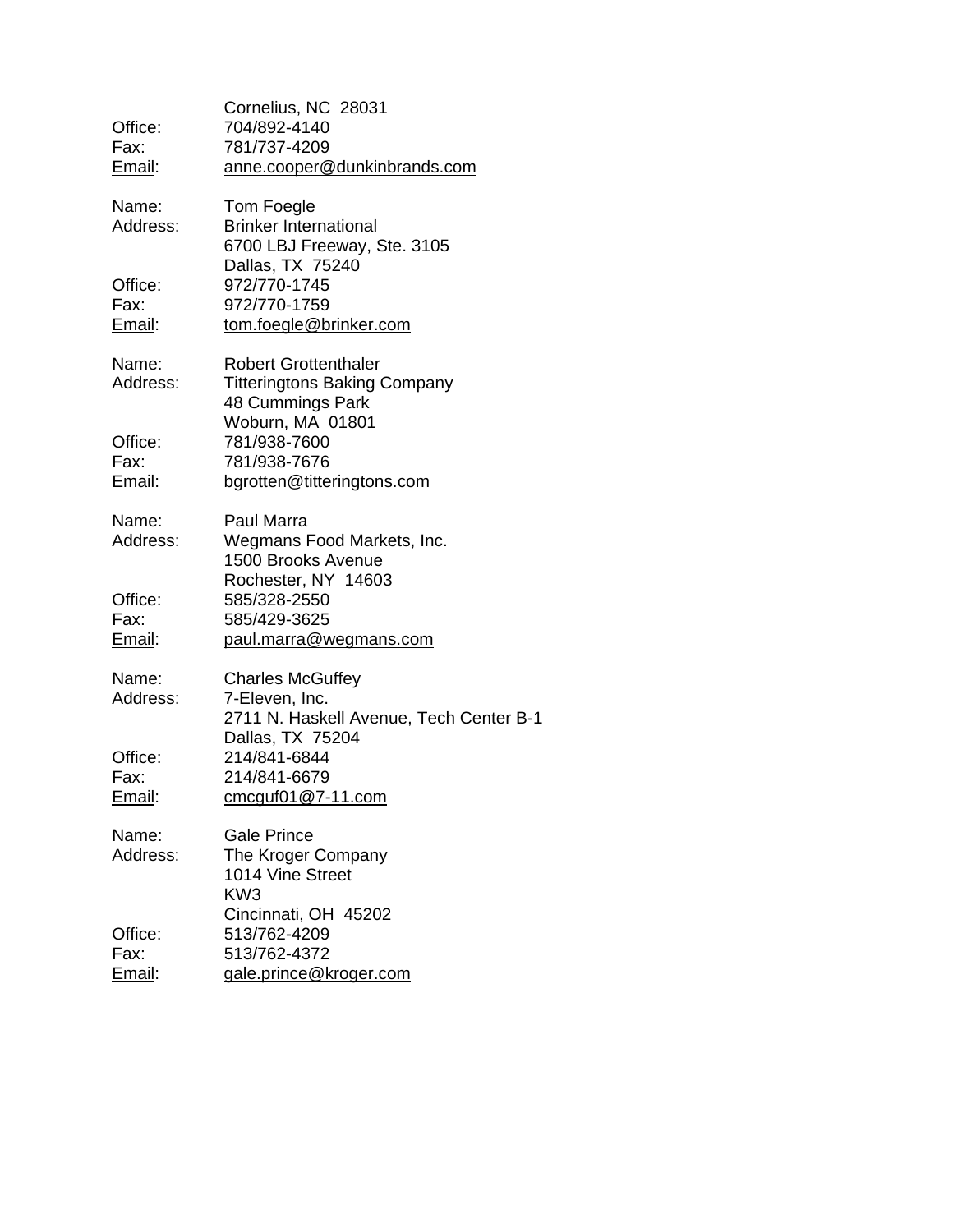| Name:    | Steven Hebert *               |
|----------|-------------------------------|
| Address: | Wal-Mart Stores, Inc.         |
|          | 508 SW 8 <sup>th</sup> Street |
|          | Bentonville, AR 72716         |
| Office:  | 479/277-0958                  |
| Fax:     | 479/273-1911                  |
| Email:   | Steve.Hebert@wal-mart.com     |

\*Note : replaces Joan Menke-Schaeuzer, who has left Wal-Mart

| Name:    | Marilyn Schorin         |
|----------|-------------------------|
| Address: | YUM! Brands, Inc.       |
|          | 1441 Gardiner Lane      |
|          | Louisville, KY 40213    |
| Office:  | 502/874-8436            |
| Fax:     | 502/874-8662            |
| Email:   | marilyn.schorin@yum.com |

#### **CONSUMER**

| Name:<br>Co-Chair | Anne Munoz-Furlong                                                |
|-------------------|-------------------------------------------------------------------|
| Address:          | Food Allergy and Anaphylaxis Network<br>11781 Lee Jackson Highway |
|                   | Fairfax, VA 22033                                                 |
| Office:           | 703/691-3179                                                      |
| Fax:              | 703/691-2716                                                      |
| Email:            | afurlong@foodallergy.org                                          |
| Name:<br>Co-Chair | Tony Flood                                                        |
| Address:          | International Food Information Council                            |
|                   | 1100 Connecticut Avenue, NW, Ste. 430                             |
|                   | Washington, DC 20036                                              |
| Office:           | 202/296-6540                                                      |
| Fax:              | 202/296-6547                                                      |
| Email:            | flood@ific.org                                                    |

#### Progress Report/Committee Activities

The Food Allergen committee was divided into subcommittees—food managers, food employee, state/local regulatory, health professional/consumer. There was a great deal of overlap in the food managers and food employee subcommittees. Therefore, the two groups elected to merge and work together. We now have three subcommittees.

#### Food Managers and Employees Subcommittee

The subcommittee for food managers and employees has come to the conclusion that current information readily available to the industry is more than adequate for training our target audience. For example, the Food Allergy Training Guide for Restaurants would be very good for this purpose. Their recommendation is that professional groups such as the NRA, could